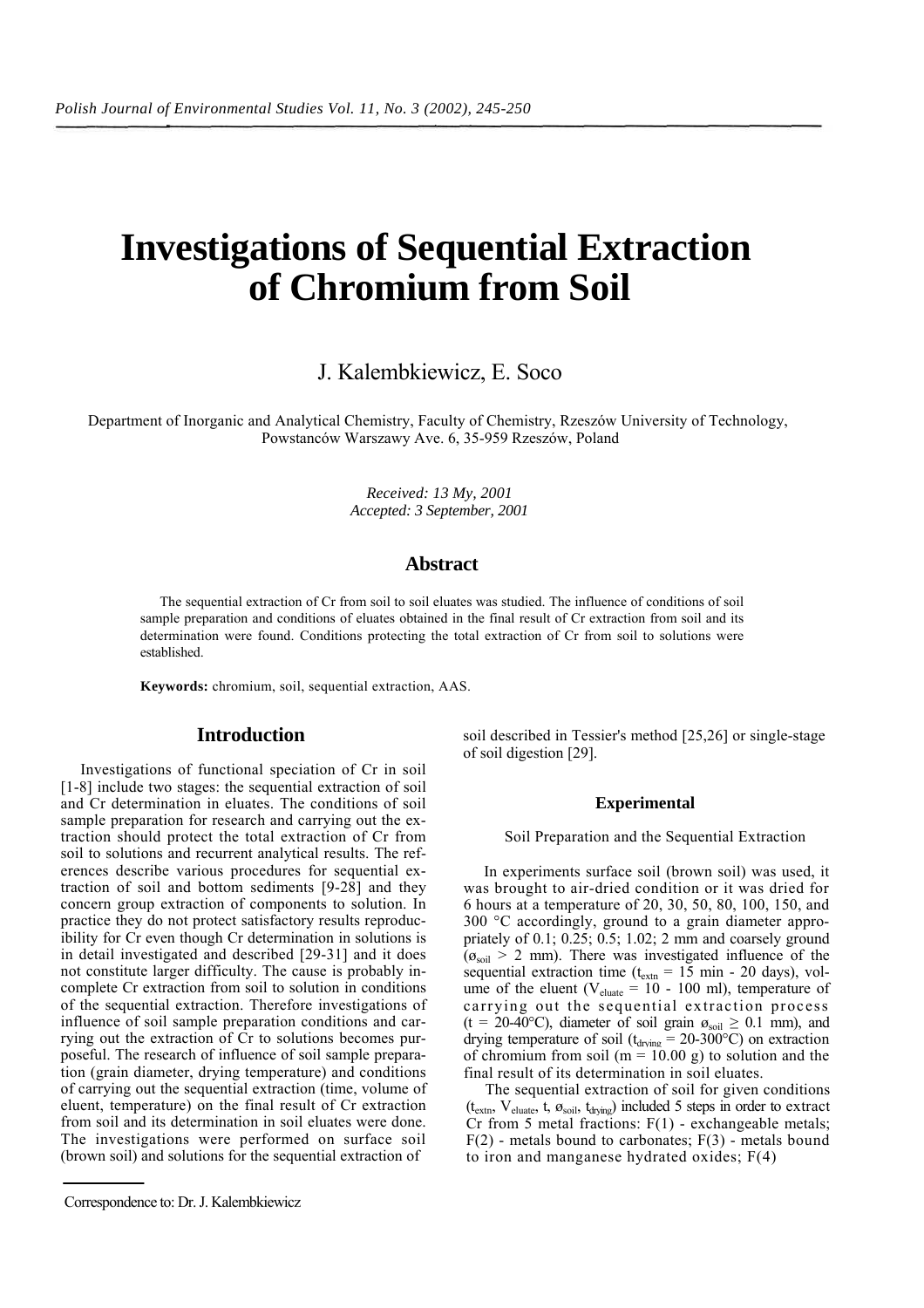- metals bound to organic matter; F(5) - residual metals. At steps 1-4 solutions according to Tessier [25,26] were used, in step 5 - the mixture of acids  $HNO_3$  and  $HClO_4$ (2:1) [29].

STAGE 1. To flasks with soil samples  $0.5 \text{ mol } 1^{-1}$  $MgCl<sub>2</sub>$  solution (pH = 7) was added and the soil was leached. The soil extract (1) was obtained and the G(l) soil residue.

STAGE 2. The acetate buffer:  $CH<sub>3</sub>COOH$ /  $CH<sub>3</sub>COONa$ , pH = 5 was added to G(1) residue and leaching of soil was continued. Soil extract (2) and G(2) soil residue were obtained.

STAGE 3. To the G(2) residue  $0.04$  mol  $1^{-1}$  NH<sub>2</sub>OH  $\cdot$  HCl in 25% CH<sub>3</sub>COOH was added and digestion was performed for an hour on a heating plate at 96°C. A subsequent portion of the solution of hydroxylamine hydrochloride of concentration 0.04 mol  $1^{-1}$  in 25% CH<sub>3</sub>COOH was added and digestion was continued for the next hour. The soil extract  $(3)$  and the  $G(3)$  soil residue were obtained.

STAGE 4. To the G(3) residue small portions of 30%  $H_2O_2$  were carefully added, a flask was covered with a watch glass and the content was being digested for an hour at 85°C. The glass was taken off and the flask content was evaporated to a small volume (1-2 ml). Subsequently a successive portion of  $30\%$  H<sub>2</sub>O<sub>2</sub> was added, heated for an hour at 85°C and the flask content was evaporated again. To the cooled residue after vaporisation of the solution, 20 ml of 3.2 mol 1<sup>-1</sup> CH3COONH4 in  $20\%$  HNO<sub>3</sub> was added. The soil extract (4) and the G(4) residue soil were obtained.

STAGE 5. The G(4) residue was subjected to digestion in a mixture of concentrated  $HNO<sub>3</sub>$  and  $HClO<sub>4</sub>$  acids (2) : 1). The flask was covered with a watch glass, put on a heating plate (temp. 90°C) and heated for an hour. After lapse of this time the flask content was evaporated to dryness. To the dry cooled residue 15 ml of HCl solution (1:1) was added, it was put again on a heating plate and heated as before. The flask content was hotfiltered by a medium quantitative filter paper, decanting sediment traces with the help of the hot 1% HCl. The soil solution (5) was obtained.

#### Determination and Balance of Cr

Chromium concentration in soil eluates and in solutions after soil mineralization was determined appropriately by diphenylcarbazide method and FAAS. Measurements were carried out by means of a spectrophotometer of the BECKMAN company, type DU-640 with  $\lambda = 545$  nm and absorption atomic spectrometer model 3100 of the PERKIN-ELMER company, with the wavelength of 357.9 nm in presence of 1% NH4CI [29]. The control of results of Cr determination was performed by checking the Cr mass balance in soil eluates and soil and total Cr determination in soil in settled conditions for analysis of the Cr in reference soil  $(single-stage soil digestion with the mixture of nitric(V)$ acid and chloric(VII) acid, Cr determination by the FAAS method in the presence of  $1\%$  NH<sub>4</sub>Cl). The sequential extraction of soil and mineralization of the studied sample and reference soil was carried out appro-

priately on four and six parallel samples. Measurement of Cr concentration in the final solution was performed three times. The determined Cr concentration in soil eluates was recalculated to Cr concentration in appropriate metal fractions  $F(1)$  -  $F(5)$ . The results are shown in Tables 1-5.

#### Reagents

Reagents POCh Gliwice (Poland), Fluka Garantie, Germany and Aldrich Chemie, Germany: magnesium chloride (a.p., POCh), acetate buffer (a.p., Fluka), hydroxylamine hydrochloride (a.p., POCh), 30% solution of  $H<sub>2</sub>O<sub>2</sub>$  (a.p., POCh), nitric(V) acid (a.p., POCh), chloric(VII) acid (a.p., POCh), hydrofluoric acid (a.p., POCh), acetic acid (a.p., Aldrich), ammonium acetate (a.p., Aldrich), ammonium chloride (a.p., POCh), 1,5 diphenylcarbazide (a.p., Fluka) and standard chromium solution (Central Office of Measures, Warsaw) were used, as well as the certification reference material BPGM-1 (brown soil, the certified Cr content: total with HF - 15.8  $\mu$ g g<sup>-1</sup>, total direct - 26.3  $\mu$ g g<sup>-1</sup>) - The Central Office of Measures, Warsaw.

## **Results and Discussion**

#### Influence of Sequential Extraction Time

Extraction was performed for soil samples having mass m = 10.00 g, grain diameter  $\alpha$  = 0.25 mm, volume of the eluent  $V = 30$  ml and process working time: 5, 10, 15, 30 minutes, 1 hour (all fractions) and 2, 5, 10, 18 hours; 1, 2, 5, 10 and 20 days ( $F(1)$  -  $F(2)$  fractions).

Investigations proved influence of the leaching time of soil on the final result of chromium determination in soil eluates (Table 1). This influence is particularly visible for time  $t_{\text{extn}}$  < 1 hour for F(3) - F(5) fractions. However, for  $t_{\text{extn}} \geq 1$  hour total Cr practically extracts from soil to eluates. Thus, increasing time of soil extraction over 1 hour does not have influence on extraction of Cr from soil to solution.

#### Influence of Eluate Volume

Investigations were performed for soil samples having mass m = 10.00 g, grain diameter  $\varphi$  = 0.25 mm, extraction time t = 1 hour and the eluate volume  $V = 10, 14, 20,$ 30, 50, 75, 100 ml. It was found that change of the leaching solution volume from 30 to 100 ml  $[F(1) - F(2)]$ fractionsl, as well as from 20 to 100 ml  $[F(3) - F(5)$  fractions] does not cause larger changes in the determined Cr concentration in a given fraction (Table 2). Taking into consideration the obtained results, it ought to be stated that the total Cr extraction from soil to solutions was obtained for the ratio  $V_{solution}[m] : m_{soil}[g] > 3 : 1$ .

#### Influence of Leaching Temperature

Investigations were performed on soil (m =  $10.00$  g), grain diameter 0.25 mm, using 30 ml of the eluate and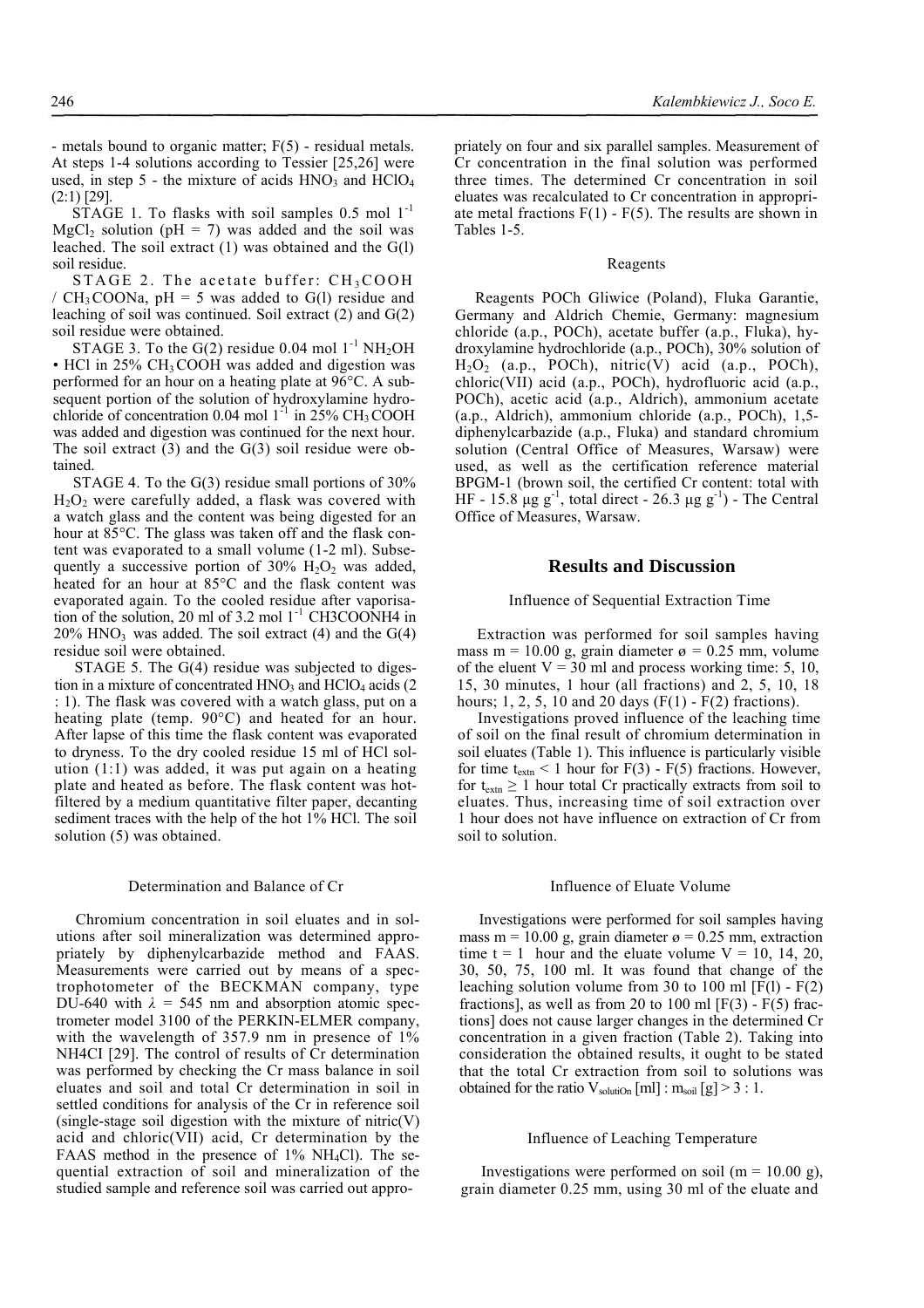Table 1. Influence of sequential extraction time on chromium extraction from soil to eluting: MgCl<sub>2</sub> (1), CH<sub>3</sub>COOH/CH<sub>3</sub>COONa (2),  $NH<sub>2</sub>OH • HCl (3), H<sub>2</sub>O<sub>2</sub> (4), HNO<sub>3</sub>, HClO<sub>4</sub> (5).$ 

|            |    | Concentration of chromium in soil $[\mu g g^{-1}]$ |      |                         |                                 |                 |                  |  |  |  |
|------------|----|----------------------------------------------------|------|-------------------------|---------------------------------|-----------------|------------------|--|--|--|
| Time       |    |                                                    |      | <b>Metals</b> fractions | 5<br>$\Sigma$ [Cr] <sub>i</sub> |                 |                  |  |  |  |
|            |    | F(1)                                               | F(2) | F(3)                    | F(4)                            | F(5)            | $i=1$            |  |  |  |
| minutes: 5 |    | 0.00                                               | 0.00 | $0.95 \pm 0.18$         | $1.70 \pm 0.47$                 | $2.80 \pm 0.38$ | $5.45 \pm 1.03$  |  |  |  |
|            | 10 | 0.00                                               | 0.00 | $1.65 \pm 0.31$         | $2.50 \pm 0.37$                 | $3.50 \pm 0.29$ | $7.65 \pm 0.97$  |  |  |  |
|            | 15 | 0.00                                               | 0.00 | $2.15 \pm 0.34$         | $3.30 \pm 0.51$                 | $4.90 \pm 0.42$ | $10.35 \pm 1.27$ |  |  |  |
| 30         |    | 0.00                                               | 0.00 | $2.75 \pm 0.19$         | $4.55 \pm 0.62$                 | $7.25 \pm 0.54$ | $14.55 \pm 1.35$ |  |  |  |
| hours:     | 1  | 0.00                                               | 0.00 | $3.05 \pm 0.12$         | $4.90 \pm 0.50$                 | $8.75 \pm 0.58$ | $16.70 \pm 1.20$ |  |  |  |
|            | 2  | 0.00                                               | 0.00 | $3.05 \pm 0.12$         | $4.85 \pm 0.45$                 | $8.70 \pm 0.53$ | $16.60 \pm 1.10$ |  |  |  |
|            | 5  | 0.00                                               | 0.00 |                         |                                 |                 |                  |  |  |  |
|            | 10 | 0.00                                               | 0.00 |                         |                                 |                 |                  |  |  |  |
|            | 18 | 0.00                                               | 0.00 |                         |                                 |                 |                  |  |  |  |
| days:      |    | 0.00                                               | 0.00 |                         |                                 |                 |                  |  |  |  |
|            | 2  | 0.00                                               | 0.00 | Not investigated        |                                 |                 |                  |  |  |  |
|            | 5  | 0.00                                               | 0.00 |                         |                                 |                 |                  |  |  |  |
|            | 10 | 0.00                                               | 0.00 |                         |                                 |                 |                  |  |  |  |
|            | 20 | 0.00                                               | 0.00 |                         |                                 |                 |                  |  |  |  |

 $m_{\text{Soil}} = 10.00 \text{ g}, V_{\text{solution}} = 30 \text{ ml}, \mathcal{B}_{\text{Soil}} = 0.25 \text{ mm}.$  Average chromium concentration for  $n = 4$  and  $p = 95 \%$ .

Table 2. Influence of eluting solution volume:  $MgCl_2(1)$ , CH<sub>3</sub>COOH/CH<sub>3</sub>COONa (2), NH<sub>2</sub>OH • HCl (3), H<sub>2</sub>O<sub>2</sub> (4), HNO<sub>3</sub>, HClO<sub>4</sub> (5) on chromium extraction from soil to eluting.

 $m_{\text{Soil}} = 10.00 \text{ g}, t_{\text{extn}} = 1 \text{ h}, \mathcal{B}_{\text{Soil}} = 0.25 \text{ mm}.$  Average chromium concentration for  $n = 4$  and  $p = 95 \%$ .

| Volume      | Concentration of chromium in soil $[\mu g g^{-1}]$ |      |                 |                 |                 |                                       |  |  |
|-------------|----------------------------------------------------|------|-----------------|-----------------|-----------------|---------------------------------------|--|--|
| of solution |                                                    |      |                 |                 |                 |                                       |  |  |
| [ml]        | F(2)<br>F(1)                                       |      | F(3)            | F(4)            | F(5)            | $\Sigma$ [Cr] <sub>i</sub><br>$i = 1$ |  |  |
| 10          | 0.00                                               | 0.00 | $2.75 \pm 0.14$ | $3.95 \pm 0.34$ | $8.45 \pm 0.63$ | $15.15 \pm 1.11$                      |  |  |
| 14          | 0.00                                               | 0.00 | $2.75 \pm 0.20$ | $4.15 \pm 0.22$ | $8.80 \pm 0.67$ | $15.70 \pm 1.09$                      |  |  |
| 20          | 0.00                                               | 0.00 | $2.80 \pm 0.35$ | $4.40 \pm 0.28$ | $8.90 \pm 0.74$ | $16.10 \pm 1.37$                      |  |  |
| 30          | 0.00                                               | 0.00 | $3.05 \pm 0.12$ | $4.90 \pm 0.50$ | $8.75 \pm 0.58$ | $16.70 \pm 1.20$                      |  |  |
| 50          | 0.00                                               | 0.00 | $3.00 \pm 0.19$ | $4.75 \pm 0.47$ | $8.65 \pm 0.62$ | $16.40 \pm 1.28$                      |  |  |
| 75          | 0.00                                               | 0.00 | $3.05 \pm 0.24$ | $4.85 \pm 0.32$ | $8.75 \pm 0.70$ | $16.65 \pm 1.26$                      |  |  |
| 100         | 0.00                                               | 0.00 | $3.05 \pm 0.21$ | $4.75 \pm 0.37$ | $8.80 \pm 0.61$ | $16.60 \pm 1.19$                      |  |  |

Table 3. Influence of sequential extraction temperature on chromium extraction from soil to eluting:  $MgCl<sub>2</sub>$  (1),  $CH_3COOH/CH_3COONa$  (2), NH<sub>2</sub>OH ■ HCl (3), H<sub>2</sub>O<sub>2</sub> (4),  $HNO<sub>3</sub>, HClO<sub>4</sub>(5).$ 

 $m_{soil}$  = 10.00 g,  $V_{solution}$  = 30 ml,  $t_{extn}$  = 1 h,  $\mathcal{O}_{Soil}$  = 0.25 mm. Average chromium concentration for  $n = 4$  and  $p = 95$ %.

|                              | Concentration of chromium in soil $[\mu g g^{-1}]$ |                 |                        |  |  |  |
|------------------------------|----------------------------------------------------|-----------------|------------------------|--|--|--|
| Temperature<br>of extraction | <b>Metals</b> fractions                            |                 |                        |  |  |  |
| [°C]                         | F(1)                                               | F(2)            | $\Sigma$ [Cr]<br>$i=1$ |  |  |  |
| 20                           | 0.00                                               | 0.00            | 0.00                   |  |  |  |
| 30                           | $0.10 \pm 0.04$                                    | 0.00            | $0.10 \pm 0.04$        |  |  |  |
| 40                           | $0.20 \pm 0.05$                                    | $0.10 \pm 0.02$ | $0.30 \pm 0.07$        |  |  |  |

extraction time of 1 hour. Leaching of soil was carried out at 20, 30 and 40°C for the first two steps of extraction. Subsequent stages of soil extraction, according to the sequential extraction procedure, are performed at 96, 85 and 90°C.

It was found that increasing the extraction temperature in the studied range slightly influences extraction of Cr from soil to  $F(1)$  -  $F(2)$  water fractions. Thus, temperature increases from 20 to 40°C causes increase of Cr concentration getting to solutions accordingly for  $F(1)$ from 0.00 to  $0.20 \pm 0.05$  µg g<sup>-1</sup>, for F(2) from 0.00 to 0.10  $\pm$  0.02 µg g<sup>-1</sup>, (Table 3). Since additional heating of the system is burdensome in practice ambient temperature (+ 20°C) should be accepted as the optimum temperature of soil leaching for F(l) - F(2) fractions.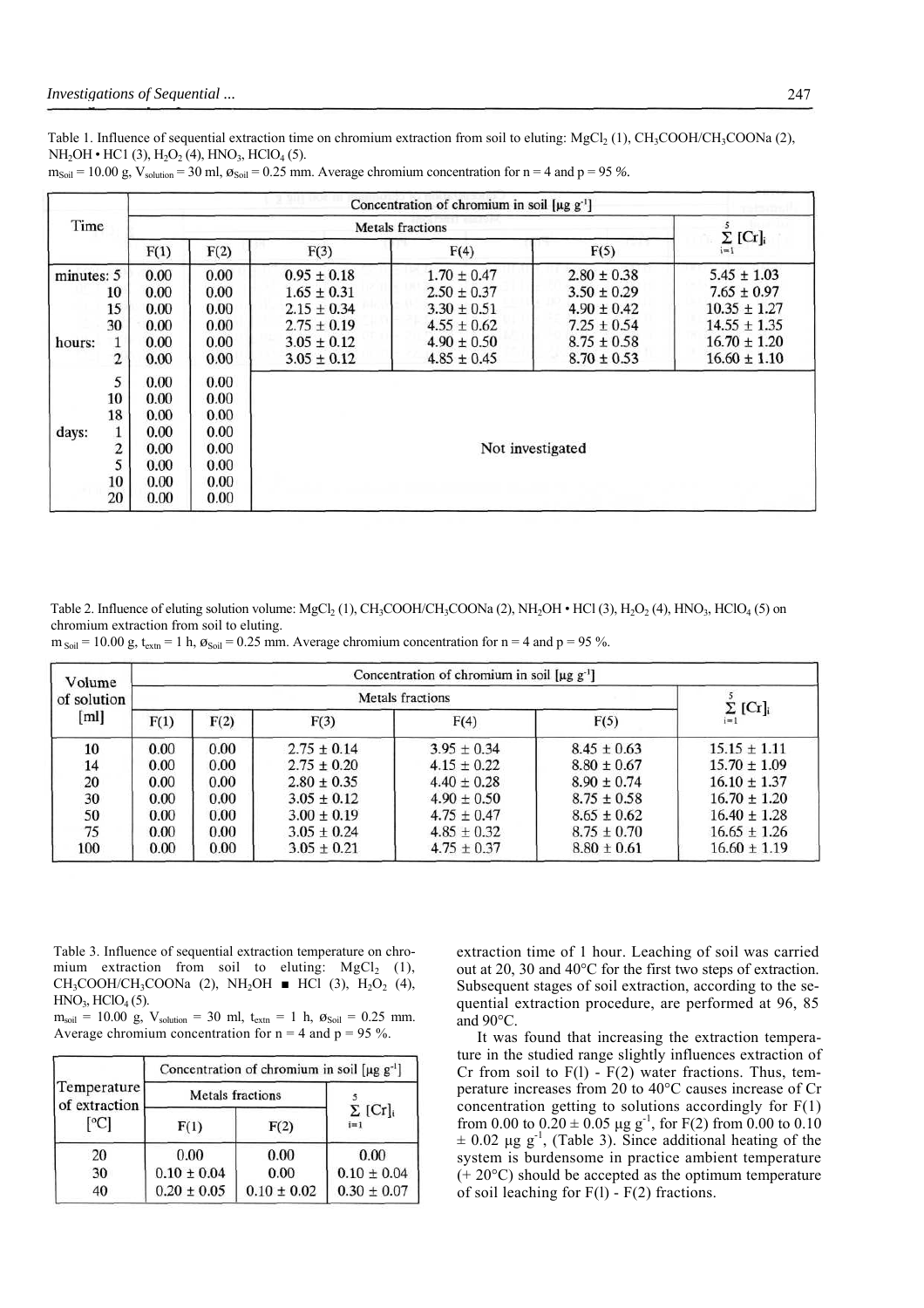Table 4. Influence of grain diameter of soil on chromium extraction from soil to eluting: MgCl<sub>2</sub> (1), CH<sub>3</sub>COOH/CH<sub>3</sub>COONa (2),  $NH<sub>2</sub>OH • HCl (3), H<sub>2</sub>O<sub>2</sub> (4), HNO<sub>3</sub>, HClO<sub>4</sub> (5).$ 

| Grain<br>diameter<br>of soil<br>$\phi$ [mm] | Concentration of chromium in soil $[\mu g g^{-1}]$ |               |                 |                 |                  |                  |  |  |
|---------------------------------------------|----------------------------------------------------|---------------|-----------------|-----------------|------------------|------------------|--|--|
|                                             |                                                    | $\Sigma$ [Cr] |                 |                 |                  |                  |  |  |
|                                             | F(1)                                               | F(2)          | F(3)            | F(4)            | F(5)             | $i=1$            |  |  |
| 0.10                                        | 0.00                                               | 0.00          | $3.10 \pm 0.10$ | $4.80 \pm 0.52$ | $8.70 \pm 0.61$  | $16.60 \pm 1.23$ |  |  |
| 0.25                                        | 0.00                                               | 0.00          | $3.05 \pm 0.12$ | $4.90 \pm 0.50$ | $8.75 \pm 0.58$  | $16.70 \pm 1.20$ |  |  |
| 0.50                                        | 0.00                                               | 0.00          | $1.90 \pm 0.22$ | $3.50 \pm 0.44$ | $11.20 \pm 0.53$ | $16.60 \pm 1.19$ |  |  |
| 1.02                                        | 0.00                                               | 0.00          | $1.35 \pm 0.19$ | $2.45 \pm 0.42$ | $12.55 \pm 0.64$ | $16.35 \pm 1.25$ |  |  |
| 2.00                                        | 0.00                                               | 0.00          | $0.95 \pm 0.24$ | $2.05 \pm 0.39$ | $13.40 \pm 0.67$ | $16.40 \pm 1.30$ |  |  |
| > 2.00                                      | 0.00                                               | 0.00          | $0.45 \pm 0.27$ | $1.55 \pm 0.36$ | $14.60 \pm 0.59$ | $16.60 \pm 1.22$ |  |  |

 $m_{\text{Soil}} = 10.00$  g,  $V_{\text{solution}} = 30$  ml,  $t_{\text{exp}} = 1$  h. Average chromium concentration for  $n = 4$  and  $p = 95$  %.

Table 5. Influence of soil drying temperature on chromium extraction from soil to eluting: MgCl<sub>2</sub> (1), CH<sub>3</sub>COOH/CH<sub>3</sub>COONa (2),  $NH<sub>2</sub>OH • HCl (3), H<sub>2</sub>O<sub>2</sub> (4), HNO<sub>3</sub>, HClO<sub>4</sub> (5).$ 

|  |  |  |  |  |  | $m_{\text{Soil}} = 10.00$ g, $V_{\text{solution}} = 30$ ml, $t_{\text{extn}} = 1$ h, $\phi_{\text{Soil}} = 0.25$ mm. Average chromium concentration for $n = 4$ and $p = 95$ %. |  |  |  |  |
|--|--|--|--|--|--|---------------------------------------------------------------------------------------------------------------------------------------------------------------------------------|--|--|--|--|
|--|--|--|--|--|--|---------------------------------------------------------------------------------------------------------------------------------------------------------------------------------|--|--|--|--|

| Drying                 | Concentration of chromium in soil $[\mu g g^{-1}]$ |                            |                 |                 |                 |                  |  |  |  |
|------------------------|----------------------------------------------------|----------------------------|-----------------|-----------------|-----------------|------------------|--|--|--|
| temperature<br>of soil |                                                    | $\Sigma$ [Cr] <sub>i</sub> |                 |                 |                 |                  |  |  |  |
| [°C]                   | F(1)                                               | F(2)                       | F(3)            | F(4)            | F(5)            | $i=1$            |  |  |  |
| Not                    |                                                    |                            |                 |                 |                 |                  |  |  |  |
| dried soil             | 0.00                                               | 0.00                       | $2.75 \pm 0.11$ | $4.80 \pm 0.44$ | $8.95 \pm 0.62$ | $16.50 \pm 1.17$ |  |  |  |
| 20                     | 0.00                                               | 0.00                       | $3.05 \pm 0.12$ | $4.90 \pm 0.50$ | $8.75 + 0.58$   | $16.70 \pm 1.20$ |  |  |  |
| 30                     | 0.00                                               | 0.00                       | $3.05 + 0.23$   | $4.55 + 0.57$   | $8.95 \pm 0.51$ | $16.55 \pm 1.31$ |  |  |  |
| 50                     | 0.00                                               | 0.00                       | $2.95 \pm 0.29$ | $4.05 \pm 0.53$ | $9.30 \pm 0.49$ | $16.30 \pm 1.28$ |  |  |  |
| 80                     | 0.00                                               | 0.00                       | $2.90 \pm 0.35$ | $3.90 \pm 0.41$ | $9.30 \pm 0.47$ | $16.10 \pm 1.23$ |  |  |  |
| 100                    | 0.00                                               | 0.00                       | $2.90 \pm 0.10$ | $3.90 \pm 0.46$ | $9.35 \pm 0.54$ | $16.15 \pm 1.10$ |  |  |  |
| 150                    | 0.00                                               | 0.00                       | $2.80 \pm 0.18$ | $3.90 \pm 0.39$ | $9.70 \pm 0.62$ | $16.40 \pm 1.19$ |  |  |  |
| 300                    | 0.00                                               | 0.00                       | $2.80 \pm 0.14$ | $3.90 \pm 0.43$ | $9.70 \pm 0.57$ | $16.40 \pm 1.14$ |  |  |  |

#### Influence of Conditions of Soil Sample Preparation

Influence of degree of soil grinding (grain diameter) and temperature of its drying on the final result of Cr determination in soil eluates after the sequential extraction was studied.

In the first part air-dried, surface soil samples were used for investigations with grain diameter: 0.1; 0.25; 0.5; 1.02; 2 mm and coarsely ground  $\phi > 2$  mm). In the second part soil was subjected to drying at 20, 30, 50, 80, 100, 150 and 300°C for 6 hours and it was ground till a grain diameter of 0.5 mm was obtained. Investigations were performed for  $m = 10.00$  g of soil, volume of the eluent  $V = 30$  ml and extraction time  $t = 1$  hour.

The results of investigations indicate that degree of soil grinding has essential influence on extraction of Cr from soil to a solution. This influence is particularly visible for grains having a diameter  $\phi > 0.25$  mm (Table 4). It was found that with an increase of grain diameter the Cr concentration in eluates (3) and (4) decreases. Thus, grain diameter of soil used for leaching should not be larger than 0.25 mm. Moreover, investigation results indicate that drying temperature of soil, similarly to previous parameters, influences Cr extraction from soil to soil eluates (Table 5). This influence is especially observed for the third and fourth fraction, for which increase of drying temperature of soil from 30 to 300°C lowers Cr extraction from soil to a solution. This effect is levelled only by the final stage of soil digestion in the mixture of acids  $HNO<sub>3</sub>$  and  $HClO<sub>4</sub>$ . It was found that in optimum conditions of sequential extraction of soil the air-dried soil or drying of soil at 20-30ºC should be used for effective determination of Cr in soil eluates. In higher drying temperatures Cr contained in soil creates probably sparingly soluble compounds, which do not get easy into eluates with NH<sub>2</sub>OH • HCl and H<sub>2</sub>O<sub>2</sub>, causing distortion of pattern of the actual chromium distribution in various metals fractions.

#### Balance of Cr

The mass balance of Cr was checked in the researched systems by comparing the total content of chromium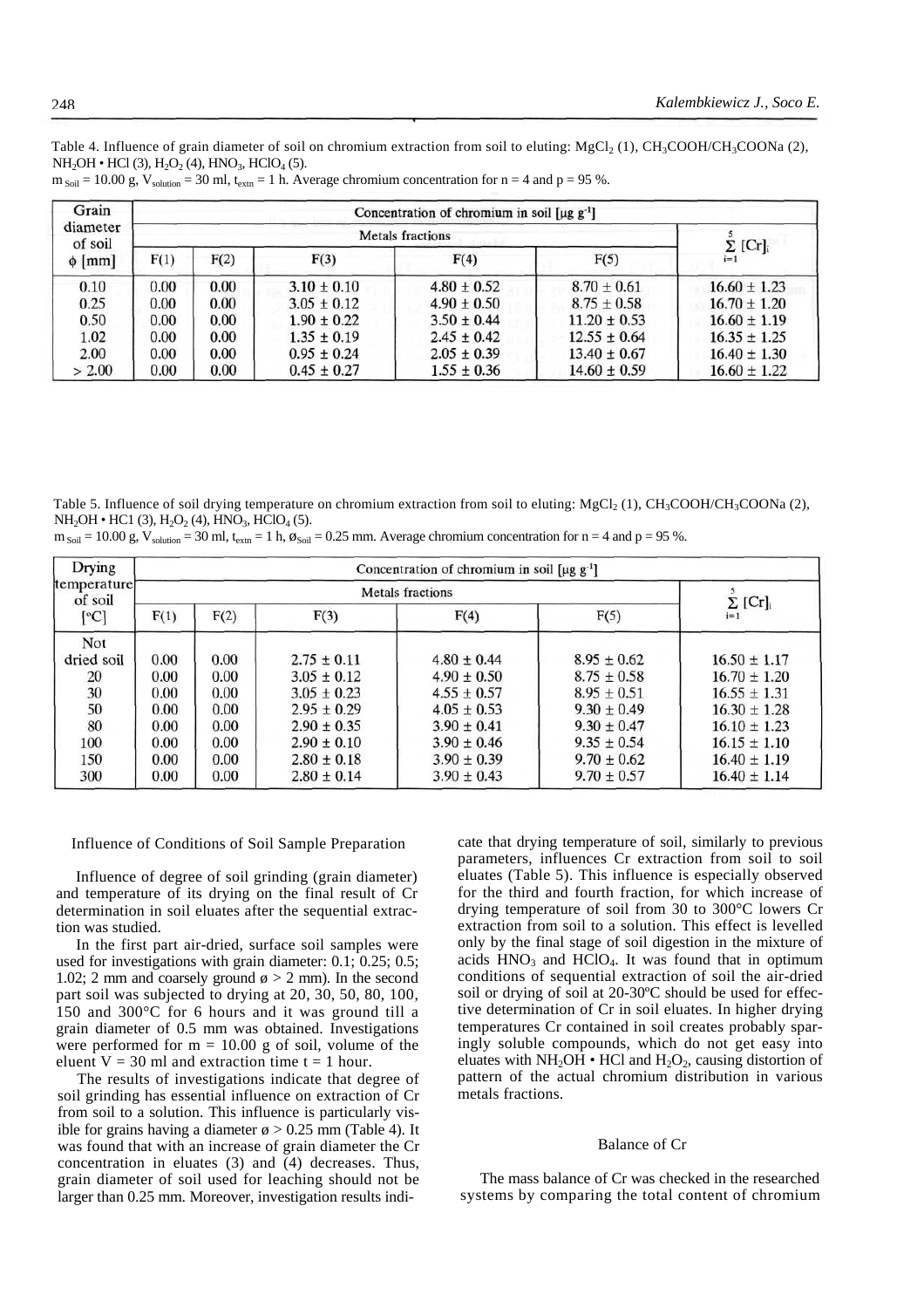in soil ([Cr]total) with the sum of Cr contents in appropriate metals fractions  $\left(\sum_{i=1}^{5} [Cr]_i\right)$ . Determination of [Cr]<sub>total</sub> in soil was performed in analysis conditions [Cr]<sub>total</sub> in the reference soil (certification reference material BPGM-1), for which the result of Cr analysis was obtained with accuracy  $\eta > 98\%$  in relation to the certification value. The results on Cr determination in soil eluates were obtained for optimum conditions of sequential extraction of Cr from soil. It was found that in the studied systems the total chromium concentration in soil and in metals fractions appropriately amounts to:

$$
([\text{Cr}]_{\text{total}} = (16.80 \pm 0.90) \text{ µg g}^{-1}, \text{ n = 6 and p = 95\% and}
$$

$$
\sum_{i=1}^{5} [\text{Cr}]_i = (16.70 \pm 1.20) \text{ µg g}^{-1}, \text{ n = 4}
$$

## **Conclusions**

The influence of conditions of soil sample preparation (brown soil) and conditions of soil eluates obtained in the Cr extraction from soil was studied. It was found that influence of extraction time, volume of the eluent, leaching temperature, diameter of soil grains and drying temperature of soil on the final of Cr concentration in soil eluates after 5-step sequential extraction of soil. Optimum conditions protecting total Cr extraction from soil to solutions were established: a diameter of soil grains  $\phi$  < 0.25 mm, drying temperature (coming to air-dried condition) of soil 20-30°C, time of soil extraction - 1 hour, ratio of the eluent volume V [ml] to the soil mass m [g] 3 : 1, temperature of the sequential extraction - about 20 $\degree$ C for F(1) - F(2) fractions, for F(3) - F(5) fractions - according to the leaching procedure of soil 96, 85 and 90°C.

### **References**

- 1. FODOR P., FISCHER L., Problems of the speciation of chromium in soil samples. Fresenius J. Anal. Chem., **351,**  454, **1995.**
- 2. HULANICKI A., Analiza specjacyjna probek biologicznych. Wiad. Chem., **51,** 189, **1997.**
- 3. HULANICKI A., Specjacja i analiza specjacyjna. Kabata-Pendias A., Szteke B. (red.), Problemy jakosci analizy sladowej w badaniach srodowiska przyrodniczego, Wyd. Eduk. Zofii Dobkowskiej, Warszawa, 149, **1998.**
- 4. KABATA-PENDIAS A., Behavioral properties of trace metals in soils. Applied Geochemistry, **2,** 3, **1993.**
- 5. KABATA-PENDIAS A., KRAKOWIAK A., Soil par ameters as a base for the calculation of background heavy metal status, In: Wilken R., Forstner U., Knochel A., (ed). International Conference "Heavy metals in the environ ment", September - Hamburg, 2, 398, **1995.**
- 6. BRUMMER G. W., GERTH J., HERMS U, Heavy metal species, mobility and availability in soils, Z. Pflantzenernaehr. Bodenkd, **149,** 382, **1986.**
- 7. BATLEY G. E., Trace element speciation: analytical methods and problems. CRC, Boca Raton, Florida, ISBN: 0-8493-4712-2, **1989.**
- 8. SWAINE D. J., MITCHELL R. L., Trace element distribu tion in soil profiles. J. Soil Sci., **11** (2), 347, **1960.**
- 9. THOMAS R. **P.,** URE A. M., DAVIDSON C. M., LIT-TLEJOHN D., RAURET G., RUBIO R., LOPEZ-SAN-CHEZ J. F., Tree-stage sequential extraction procedure for the determination of metals in river sediments. Anal. Chim. Acta, **286,** 423, **1994.**
- 10. WELTE B., BLES N., MONTIELA A., Etudes des differents methodes de speciation des metaux lourds dans les sedi ments. I. Etude bibliographique. Environ. Technol. Lett., **4,**  79, **1983.**
- 11. WELTE B., BLES N., MONTIELA A., Etudes des differents methodes de speciation des metaux lourds dans les sedi ments. II. Applications. Environ. Technol. Lett., **4,** 223, **1983.**
- 12. DAVIDSON CH. M., THOMAS R. P., MCVEY S. E., PERALA R., LITTLEJOHN D, URE A. M., Evaluation of a sequential extraction procedure for the speciation of heavy metals in sediments. Anal. Chim. Acta, **291,** 277, **1994.**
- 13. SAHUQUILLO A., LOPEZ-SANCHEZ J. F., RUBIO R., RAURET G., HATJE V., Sequential extraction of trace metals from sediments. I. Validation of Cr determination in the extracts by AAS. Fresenius J. Anal. Chem., **351,** 197, **1995.**
- 14. ALBORES A. F., CID B. P., GOMEZ E. F, LOPEZ E. F., Comparison between sequential extraction procedures and single extractions for metal partitioning in sewage sludge samples. Analyst, 125, 1353, **2000.**
- 15. ZERBE J., SOBCZYNSKI T., ELBANOWSKA H., SIEPAK J., Speciation of heavy metals in bottom sediments of lakes. Polish J. Environ. Stud., **8,** 331, **1999.**
- 16. ASIKAINEN JAY M, NIKOLAIDIS NIKOLAOS P., Se quential extraction of chromium from contaminated aquifer sediments. Ground Water Monit. Rem., **14,** 185, **1994.**
- 17. BARALKIEWICZ D., SIEPAK J., Chromium, nickel and cobalt in environmental samples and existing legal norms. Polish J. Environ. Stud., **8,** 201, **1999.**
- 18. ZERBE J., SOBCZYNSKI T., SIEPAK J., Metale ciezkie w osadach dennych, ich specjacja na drodze ekstrakcji sekwencyjnej. Ekologia i Technika, **3** (15), 7, **1995.**
- 19. SOBCZYNSKI T., ZERBE J, ELBANOWSKA H., SIEPAK J., Chemical studies of sediments of the Goreckie lake. Archives of Environmental Protection, **3-4** (23), 125, **1997.**
- 20. DAS A. K., CHAKRABORTY R., Metal speciation in solid matrices. Talanta, **42,** 1007, **1995.**
- 21. URE A. M, QUEVAUVILLER P. H., MUNTAU H., GRIEPINK B., Speciation of heavy metals in soil and sedi ments. An account of the improvement and harmonization of extraction techniques undertaken under auspices of the BCR of the Commission of the European Communities. Int. J. Environ. Anal. Chem., **51,** 135, **1993.**
- 22. MUNTAU H., BINACHI M., CENCI R., FYTIANOS K, BOVOLENTA S., BAUDO R., LATTANZIO A., Sequen tial metal extraction from sediments and soils: Applications and justification for the use of a common scheme. Commis sion of the European Communities. Joint Research Center, Environment Institute, Ispra, Italy, **1992.**
- 23. SALOMONS W., Adoption of Common Schemes for Single and Sequential Extractions of Trace Metal in Soils and Sedi ments. Intern. J. Environ. Anal. Chem., **51,** 3, **1993.**
- 24. TESSIER A., CAMPBELL P. G. C, BISSON M., Particu late trace metal speciation in stream sediments and relation ships with grain size: implication for geochemical explora tion. J. Geochem. Explor., **16,** 77, **1982.**